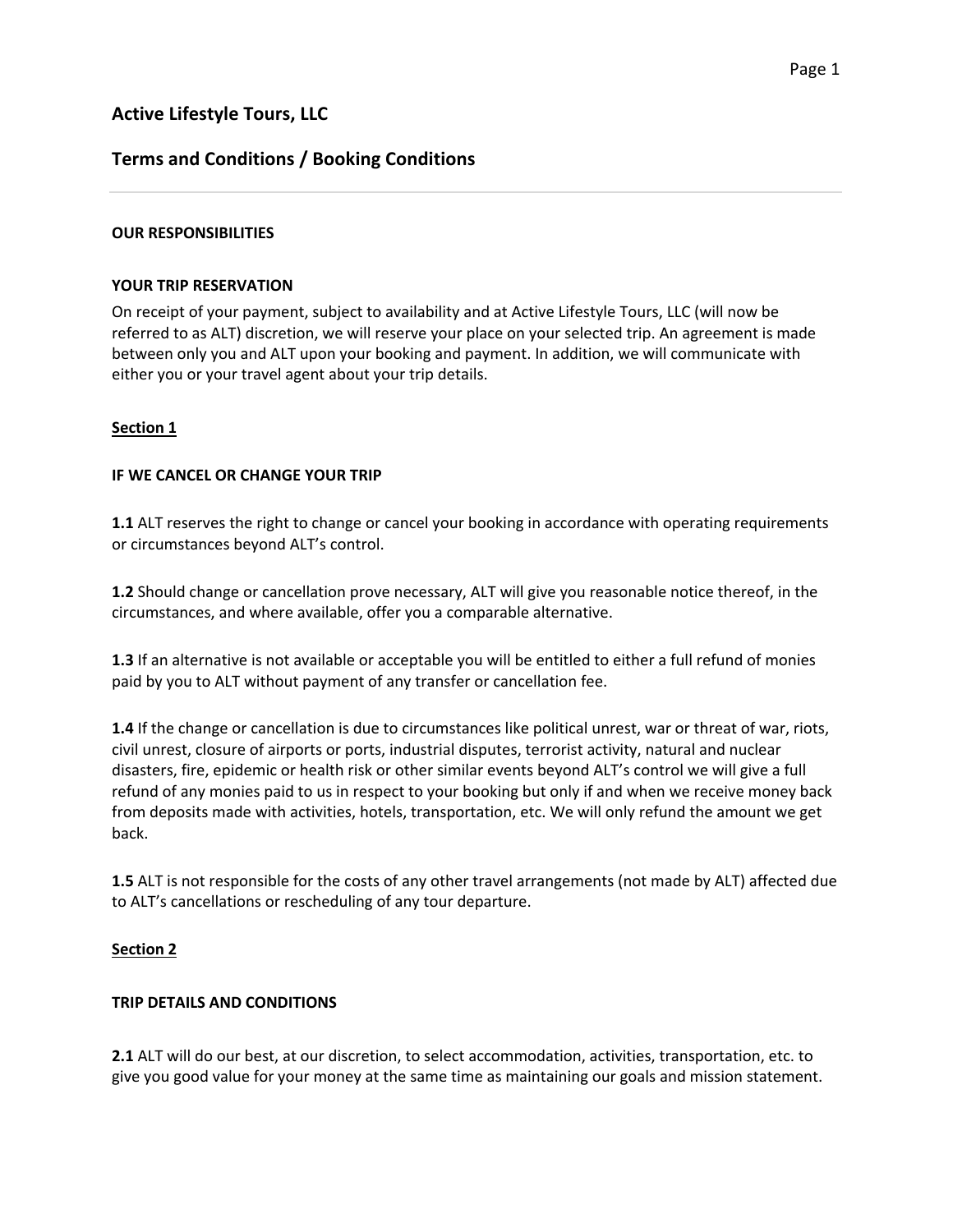# **Terms and Conditions / Booking Conditions**

**2.2** ALT constantly strives to improve your tour itinerary, accommodations, activities and features. If such improvements must be made due to unforeseen circumstances beyond ALT's control, changes may be necessary. ALT reserves the right to vary itineraries and to substitute hotels, activities and transportation. ALT is not responsible for any other travel arrangements (not made through ALT) affected due to our variations or cancellations due to these unforeseen circumstances.

**2.3** ALT reserves the right to alter or substitute the type, size and/or style of transportation. This may result in occasionally having to utilize transport without some certain features. Please note there are strict laws in governing coach/bus/van/car driver's working and driving hours (for sleep and time off purposes) and this may necessitate utilizing public transportation or other means in some locations.

**2.4** Complimentary Wi-Fi service is available in many of ALT's utilized guest-rooms. The Wi-Fi on some buses/vans/coaches that we utilize can be unavailable, non-existent or very slow. Be aware that in some areas throughout the tour, you may not have any cell service.

# **Section 3**

### **PAYMENTS AND CANCELLATION POLICY**

### **3.1 Payments**

• Upon booking, payment in full is required to reserve your trip unless ALT agrees to allow you a different payment plan (i.e. deposit, etc.)

### **3.2 Cancellation Policy**

- If a trip is cancelled 7 days prior, all payments made are refundable (including taxes).
- If a trip is cancelled 3 to 6 days prior, 50% of the total trip costs are forfeited (which includes taxes).
- If a trip is cancelled less than 72 hours (3 days) prior, 100% of the total trip costs are forfeited (which includes taxes).

# Other Cancellation Options:

- If you are unable to attend the trip, you can transfer your spot to another person to avoid cancellation fees.
- If you are unable to attend the trip, you MAY be able to receive a credit to attend the same or similar trip at a later date.

All payments are processed within the US.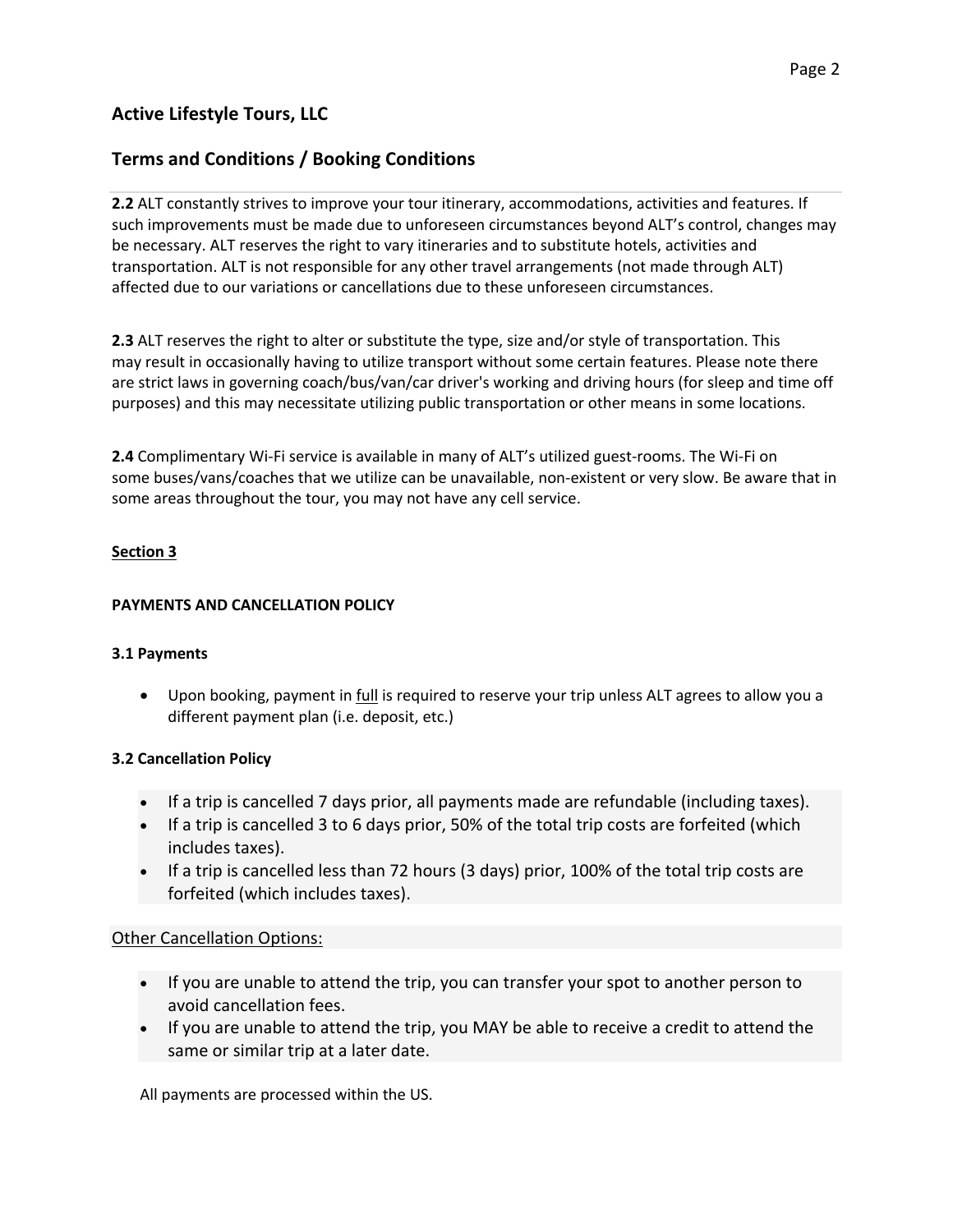# **Terms and Conditions / Booking Conditions**

# • **These above cancellation terms are the standard cancellation terms unless ALT states something different to the Guest(s).**

# **Section 4**

# **MISCELLANEOUS TRIP DETAILS AND CONDITIONS**

**4.1** Please read the website (and any other communication from us) carefully for those items included and not included in the price of a trip. Activities that you elect not to partake in, you simply won't be charged for. Also, see section 4.16.

**4.2** Tour Guests must be over the age of 21 years old to consume alcohol during travel with ALT if traveling within the US. All other countries drinking laws must also be abided by while traveling within those country limits.

**4.3** ALT strives to provide a safe, enjoyable and memorable travel experience for all on tour. ALT welcomes people with special needs or disabilities. However, please note the following:

• The tour guest or guests are required to advise ALT in advance of any physical, mental, medical or other special needs that require special accommodation. It is a need to know basis.

• The tour guest shall consult their personal physician and get their opinion in writing on them coming on the tour and specifically performing the activities that are on his/her tour. ALT may impose safety requirements necessary for the safe operation of the tour. ALT may also exclude an individual from participating in a tour or an activity if that individual's participation poses a direct threat to health or safety.

• ALT does not provide personal devices (such as wheelchairs, hearing aids or prescription eye glasses) or services of a personal nature (such as assistance in eating, toileting or dressing). A companion capable of providing such assistance may accompany any person who requires services of a personal nature. ALT can and will assist to the best of their abilities as long as that assistance does not impede the ALT individual to conduct his job.

• Any necessary medical attention will be provided by a local facility at the tour guests personal expense. ALT is not responsible or liable for any losses or costs incurred because of medical services obtained while on tour, or for the quality of the care or services received. (See Hold Harmless Agreement).

• Tour guests should be aware some tours include rough terrain, extensive walking, hiking, uneven pavement, steps and locations which may not be easily accessible by wheelchair. During the tour, ALT may use other independent companies to provide some certain services.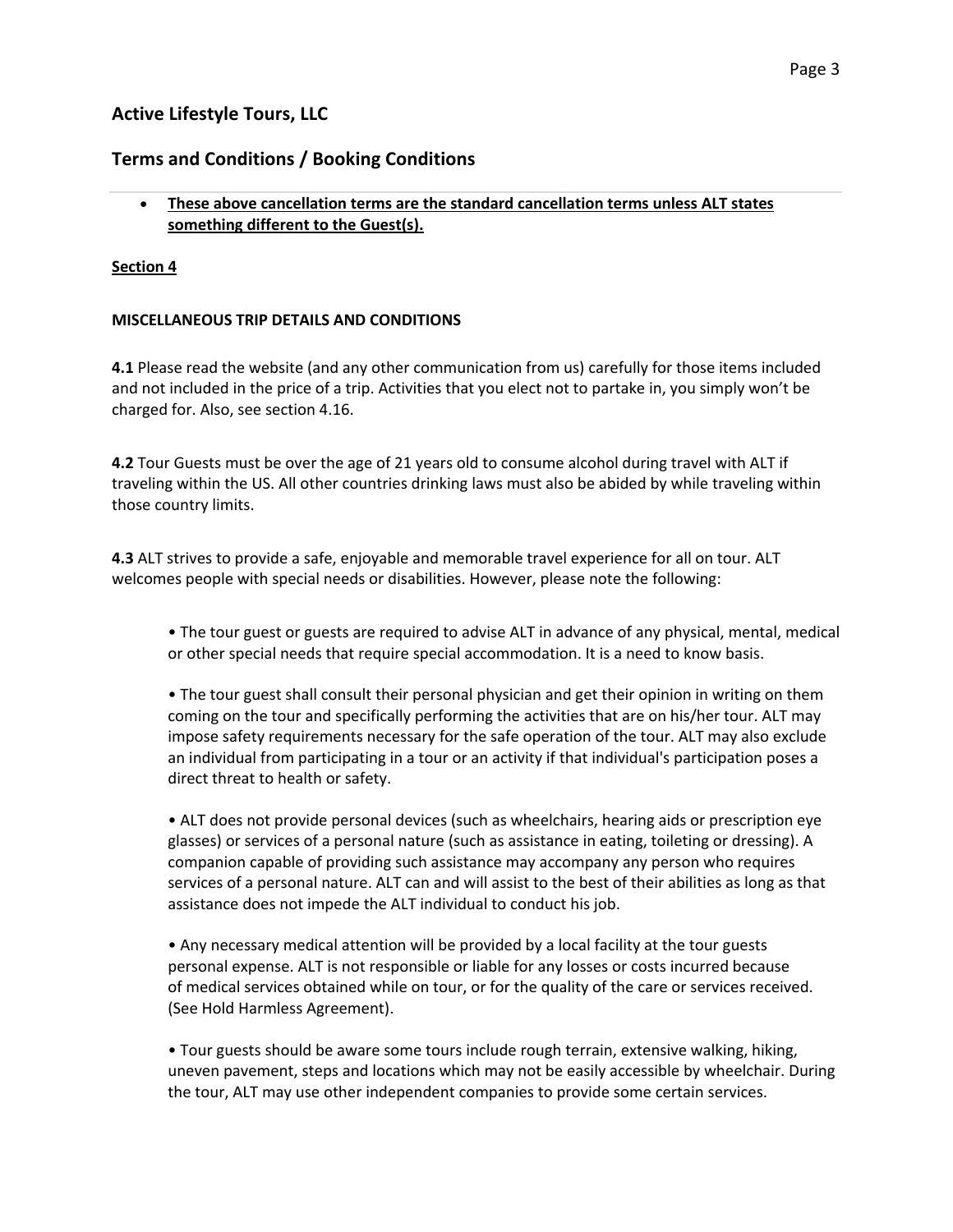# **Terms and Conditions / Booking Conditions**

These companies are independent entities over which ALT has no control. ALT will do their best to guarantee disability access or accommodations for tour guests that require such. However, many of our contracted services we use we do not have complete control over their ADA (America with Disabilities Act) compliance.

**4.4** ALT may, in its sole discretion, decline the booking of any potential tour guest or remove any tour guest who cannot comply or refuses to comply with ALT's Terms and Conditions and Hold Harmless Agreement. ALT is not responsible for any costs incurred in the event a tour guest is removed from a tour. Tour guests agree not to hold ALT or any of its related entities liable for any actions taken under these Terms and Conditions. (See Hold Harmless Agreement).

**4.5** You are responsible for all travel arrangements and costs to/from the point the tour starts and ends unless previously discussed and negotiated (a price will may apply) with ALT.

**4.6** There may be times when the ALT Representative/Trip Leader must decide in your best interest(s) for the tour. You agree to comply with the authority and decisions of the appointed ALT Representative/Trip Leader and the laws of the country in which you are traveling. If you do not so comply or if, in the ALT Representative's opinion, you are not compatible with the general enjoyment and well-being of the tour (and any other tour guests on it) or smooth operation of the tour itself, we reserve the right to refuse to let you continue with the tour. You would then get no refund. We do not tolerate the possession or carriage of illegal or restricted substances (drugs). Furthermore, you agree that you and your fellow travelers and any ALT Representative/Trip Leader have the right to travel/work in a safe environment. Any threats to their safety, well-being or inappropriate behavior by you, whether verbal or physical, will be taken extremely seriously and may result in the immediate termination of your tour with no refund. In such above-mentioned event, you will be responsible for your own departure and related costs as well as have no claims against ALT whatsoever.

**4.7** You are responsible for any costs incurred because of damage or excess cleaning fees related to your accommodation or travel vehicles. You are advised to immediately report any pre-existing damage in your room or on a transportation vehicle to proper related staff and/or an ALT Trip Leader as soon as it's discovered to avoid any conflict/charge/misunderstanding.

**4.8** Where the tour guest occupies a bus, van, motor-coach, car fitted with a seat, neither the operator, service providers, agents, ALT Trip Leader/Driver or co-operating organizations shall be liable for any illness, injury, death, loss, damages or claims whatsoever arising from any accident or incident. This includes whether or not the safety belt was not being worn at the time or being worn at the time of any accident or incident. Furthermore, ALT requires all guests to wear safety belts when riding in any vehicle with us or our contracted services. (See Hold Harmless Agreement). In addition, ALT complies with state laws regarding drinking while in a vehicle. For example, per NYS, it is not legal to drink in the vehicle while being transported around by the ALT Driver/Guide. In accordance with that state and any other state that has the same or similar law, we do not allow it.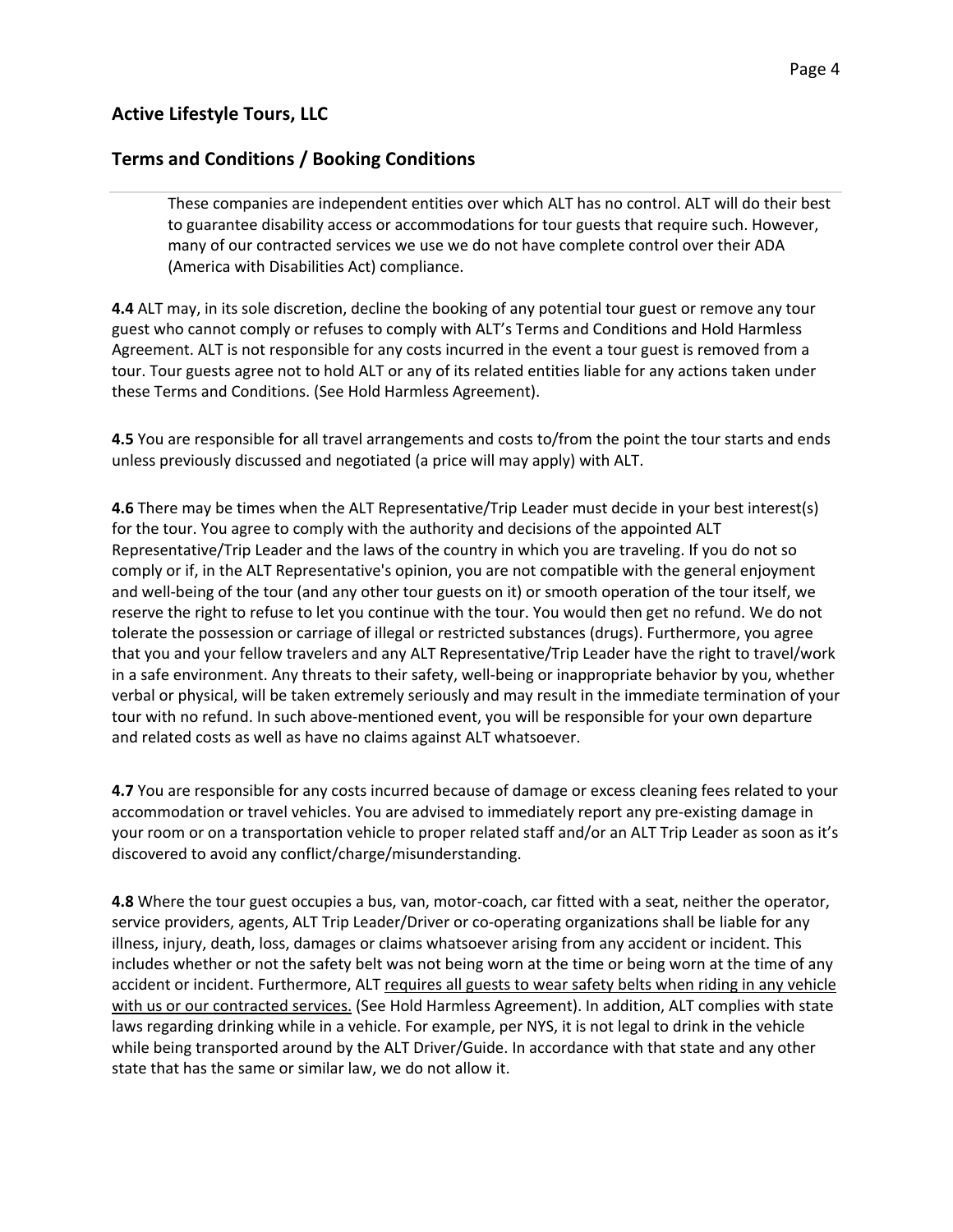# **Terms and Conditions / Booking Conditions**

**4.9** It is the responsibility of the tour guest to have a valid passport and all visas, permits, government state issued ID (such as a driver license) and/or certificates required for your tour as well as any necessary vaccinations and to comply with all applicable local laws. Many of the wineries/distilleries/breweries/bars/restaurants/activities do check ID's upon arrival. ALT is not responsible for any costs incurred because of failing to obtain necessary documents or bringing the ones needed with you on your tour. Any costs whatsoever regarding obtaining, replacing or changing any of the above-mentioned travel certificates or government state issues ID's while on tour are at your own expense as well.

**4.10** You agree that our ALT Representatives/Trip Leaders may take photographs and videos of you while you are on tour and that these may be used in our brochures, social media, website and/or other advertising platforms. If you do not agree to this, you may write to ALT via email or tell an ALT Representative/Trip Leader while on tour and request such without any repercussions at all. ALT will honor such request.

**4.11** Should you have a complaint in respect to the trip, you should inform the ALT Representative/Trip Leader immediately while on tour. If the matter cannot be resolved after the representative's best endeavors to do so during the tour, your complaint should be made in via email (so we have a record of it) to ALT as soon as reasonably possible, but within 30 days of your tour end date. Your complaint would then be investigated fully. Any claims made after the 30-day period does NOT have to be considered by ALT.

**4.12** If any provision of these Terms and Conditions are held invalid or unenforceable by any court of competent jurisdiction, that provision shall be deemed to be re-written to give effect to the same purpose within the permitted limits of the law. However, the validity and enforceability of all the other provisions shall not be affected.

**4.13** If you are unsuccessful in any legal action instituted against ALT, you agree to pay all our costs, including but not limited to, attorney/client costs, legal fees, etc. (See Hold Harmless Agreement).

### **INSURANCE**

**4.14** It is highly advised that you take out travel insurance before you travel on an ALT tour. We strongly recommend your insurance also covers cancellation, personal liability and loss of personal property. ALT cannot be held responsible for your failure to take out appropriate travel insurance. You also agree to indemnify ALT against all third-party claims, actions, damages and remedies which may be brought against ALT in respect to your participation in the tour. (See Hold Harmless Agreement). Travel insurance is available on our website through a separate third-party agency called Seven Colors. Send us an email and we can give you details on how to purchase such insurance It is also highly advised that you have your own health insurance before you come on any tour with us for our protection and yours.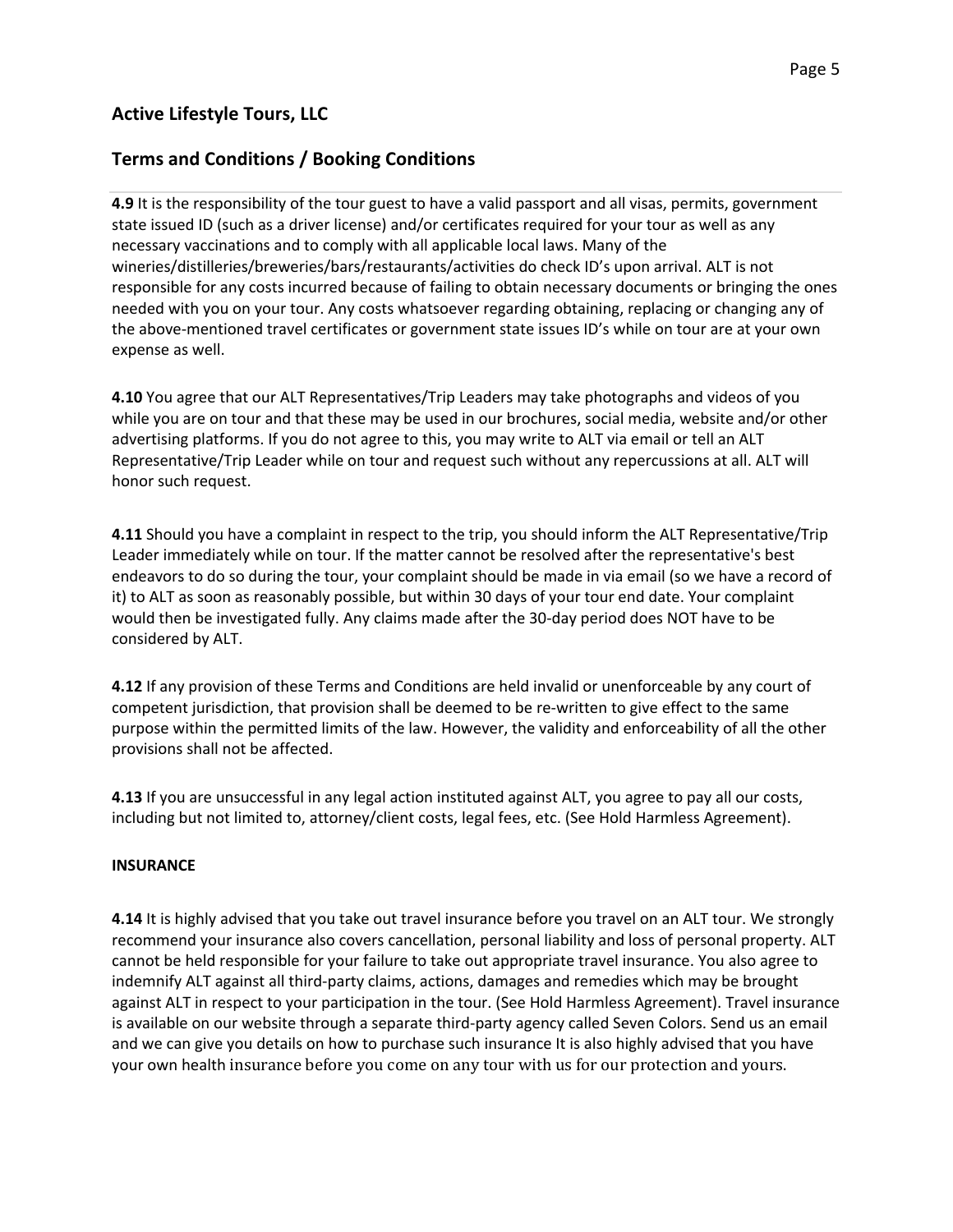# **Terms and Conditions / Booking Conditions**

## **ILLNESS OR ABSENTEEISM**

**4.15** In the event of your withdrawal from a tour after the start because of illness or injury, you must obtain a medical certificate in support of any claim or an official letter from doctor's office. ALT does not have to refund for any absence from the tour, however we will work with you as best we can to refund what we can. In addition to this and in accordance with ALT's insurance, any guest that has had a recent concussion or currently has a concussion or is showing any signs and/or symptoms of a concussion to the best of their knowledge, is not allowed to participate in any physical activities. It is up to the guest to determine this.

## **WHAT'S INLCUDED AND NOT INCLUDED IN THE PRICE OF A TOUR**

### **4.16**

## What's typically not included in the tour price:

- airfare related costs including, but not limited to baggage fees, airport parking fees, etc.
- transportation between airport and hotel
- lunches, dinners, beverages, snacks, room service, in room phone calls, in room movies, cell phone international plans, laundry, etc.
- any additional room charges including mini bars, snacks and waters in the rooms.
- spa treatments and services
- gratuities/tips (including Drivers/Guides)
- all types of personal and travel insurance
- passport and visa fee's

### What is typically included in the tour price:

- group activities listed
- lodging listed (for multi-day trips only)
- applicable taxes and fees
- a detailed itinerary

## \*In addition to the above: Tours that include transportation services the Driver/Guide, vehicle, fuel and tolls are included.

\*all of these above bullets can be included or not included in the price of a tour if negotiated with ALT. We can make you a custom price for any tour you or your group would like. The above is simply the baseline and what is typically included and typically not included on a tour.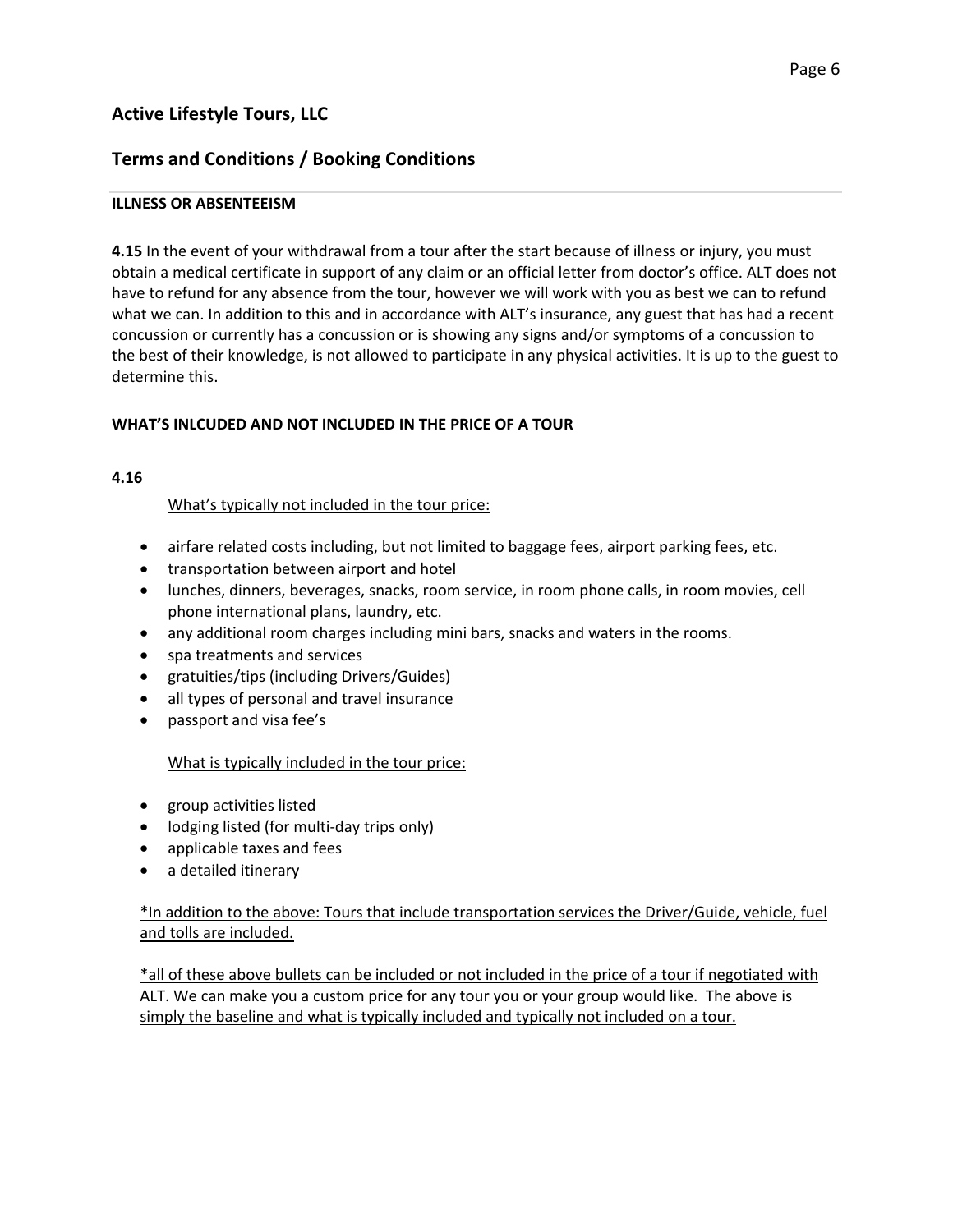# **Terms and Conditions / Booking Conditions**

### WEATHER CONDITIONS

**4.17** Under no circumstances can ALT be held responsible for weather conditions that cause change or cancellations of our tour guest's trip. Most of ALT's activities are rain or shine. ALT realizes the weather is difficult to predict of course, however we kindly ask that you keep an eye on the weather leading up to your trip. Please be in contact with ALT if you're thinking of cancelling your trip. Furthermore, we do have indoor options available as well which include indoor rock climbing/top roping, Franklin D. Roosevelt Presidential Library Museum, axe throwing, shooting ranges, etc.

\*Furthermore, many of the wineries, breweries and distilleries we visit do offer indoor areas to enjoy as well.

# **Section 5**

## **GENERAL CONTRACTING PARTIES**

**5.1** The Terms and Conditions detailed herein contain a contract between you and ALT.

**5.2** Enrollment in and payment for a tour shall constitute agreement and acceptance by the tour guest and ALT of these Terms and Conditions. No specific signature or initials are required. ALT will always have these Terms and Conditions available on our website as well as our Hold Harmless Agreement for the guest to view. Both can be emailed as well per a request made by the guest.

**5.3** ALT is not a carrier nor does ALT own any hotels, aircrafts or buses. All bookings with these types of carriers, and services listed above are subject to the terms, conditions and limitations of liability imposed by those such places/services. Please note that some of these limit or exclude liability in respect to death, personal injury, delay, loss or damage to baggage. While ALT cannot accept any responsibility for any loss because of such actions or because of any act or omission of any such above mentioned party, ALT will give every reasonable assistance in helping our tour guests to resolve any reasonable dispute. Please also note that ALT cannot be held responsible for the failure of any of these above-mentioned parties to provide facilities or services for our tour guests with special needs or disabilities. ALT will of course do our very best to accommodate anyone with a disability.

**5.4** Every effort is made to ensure ALT's website and social media's accuracy. However, ALT cannot be held responsible for typographical errors, pictures or errors arising from unforeseen circumstances.

**5.5** ALT is doing our very best to make our website is ADA (Americans with Disabilities Act) compliant. It is an ongoing effort to do so to the best of our abilities. Please feel free to contact us if you find anything that does not seem ADA compliant and we will certainly work to fix the problem to the best of our